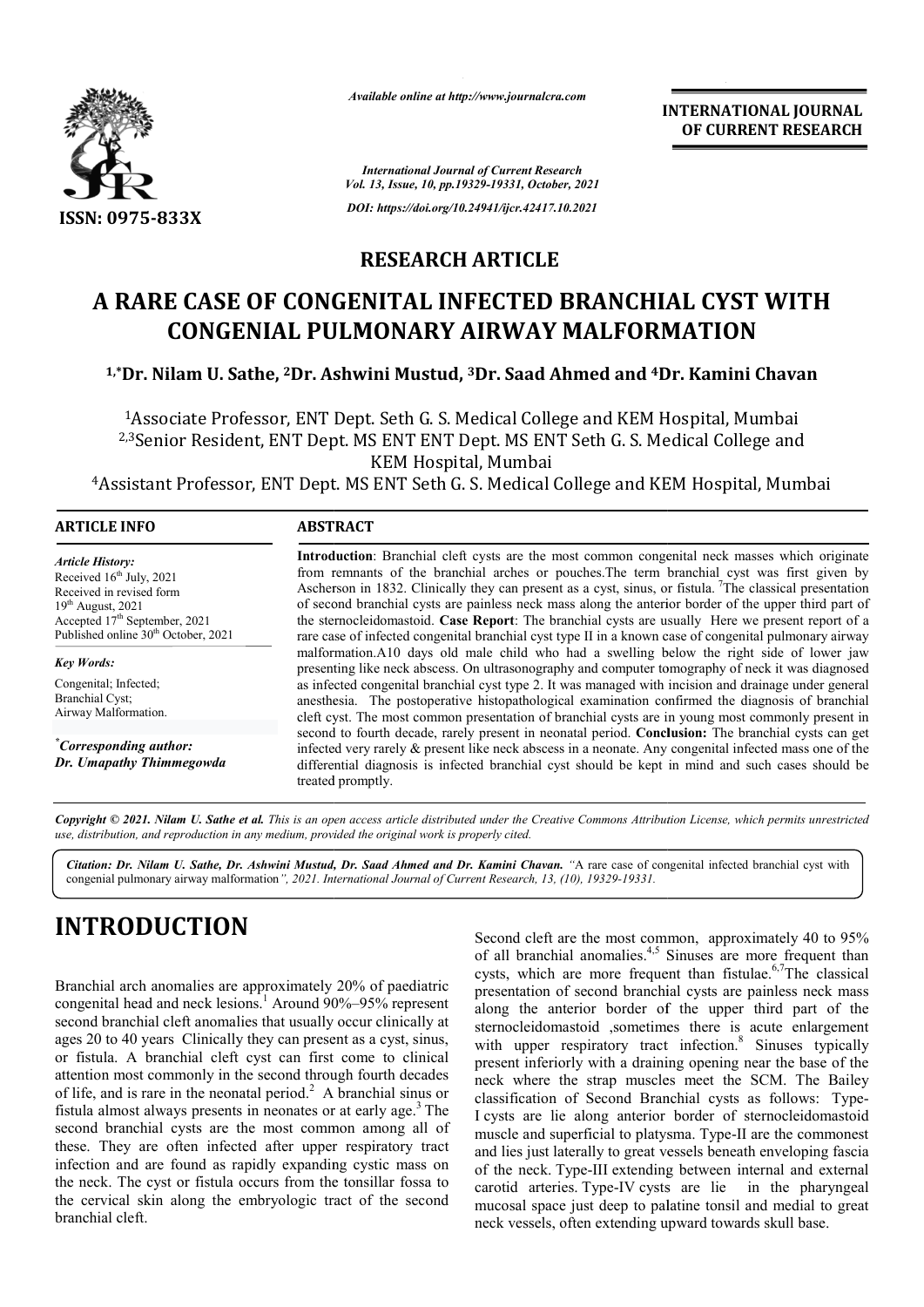The first three types of cysts are most common while type-IV cysts are extremely rare.



**Fig 1. Showing swelling over right side of neck**

### **CASE REPORT**

Informant being parents, 6 days old Female child presented with complaint of swelling over right of lower jaw since 5 days i. e immediately one day after birth .Patient had fever since 4-5 days after birth. Patient was diagnosed with congenital pulmonary airway malformation. On clinical examination, diffuse swelling was noted on the right submandibular region, it was mobile, erythema present, with smooth surface. On palpation, temperature over swelling was raised, soft in consistency, tender, fluctuant and overlying skin was erythematous. Hematological investigations were done. Complete blood count was showing raised WBC count & it was 20100. Ultrasonography Report showed an ill defined heterogenous lesion on the right side of the upper part of neck measuring 3\*3\*4 cm. Computed Tomography Neck was suggestive of a large cystic lesion with enhancing wall along the right lateral aspect of neck, anterior to the sternocleidomastoid muscle and anterolateral to carotid space extending superiorly upto the submandibular space. There was effacement of the parapharyngeal space fat and right vallecula which was suggestive of infected branchial cyst type II on right side of neck.



**Fig. 2. Computed tomography of Neck, axial view showing extent of mass**

**TREATMENT:** Incision and drainage of infected right branchial cyst was done under general anesthesia on emergency basis. Incision taken over most fluctuant part of cystic swelling, around 15 -20 cc pus was drained. The sample sent for histopathological examination (HPE) and culture. The procedure was uneventful. Daily dressing done & intravenous antibiotics were given to the child for 7 days. The neonate was discharged on  $10<sup>th</sup>$  postoperative day. The patient was followed in outpatient clinic at the interval of  $2<sup>nd</sup>$ ,  $3<sup>rd</sup>$  Weeks. On examination patient recovered completely with good wound healing without any complications. Final Histopathology report was suggestive of infected branchial cyst showing stratified squamous epithelium with lymphoid tissue aggregate.



**Fig 3. Post operative picture showing healed wound in the neck**

# **DISCUSSION**

Rathke in 1828 described the development of branchial arches. During embryogenesis, the second arch develops caudally, encasing the third, fourth, and sixth arches and fusing with skin caudal to these arches, forming a deep groove (cervical sinus). Normally the edges of this groove then meet and fuse. If there is failure of involution of the ectoderm, then it gives rise to a branchial cyst. The other terms for branchial cysts are Congenital hydrocoele of the neck, Hygroma colli, Branchial cyst, tumor of the branchial cleft, Lateral lympho-epithelial cyst, Benign cystic lymph nodes, Dermoid cyst of the sheath of the internal jugular vein, and deep seated atheromatous tumor.<sup>10</sup> Many theories have been postulated for the development of branchial cyst, such as the branchial apparatus theory, cervical sinus theory, thymopharyngeal theory, and inclusion theory. At present, the most accepted theory is that BCC result from incomplete obliteration of the branchial apparatus.<sup>11</sup> Clinical presentation: The patient typically presents as a single mass in the neck, with or without an increase in size. The patient may have symptoms of compression such as dyspnea or dysphagia, or even snoring  $12$ , if the mass extends to adjacent structures. It can become inflamed and tender after an upper respiratory tract infection. In our case the neonate was only 6 days old & the neck swelling got infected immediately on  $2<sup>nd</sup>$  day after birth & hence it mimicked like an abscess. On examination usually reveals a smooth, nontender and non-fluctuant mass.  $^{13}$ In review of literature, a rare site of second branchial cyst is nasopharynx.<sup>14</sup>